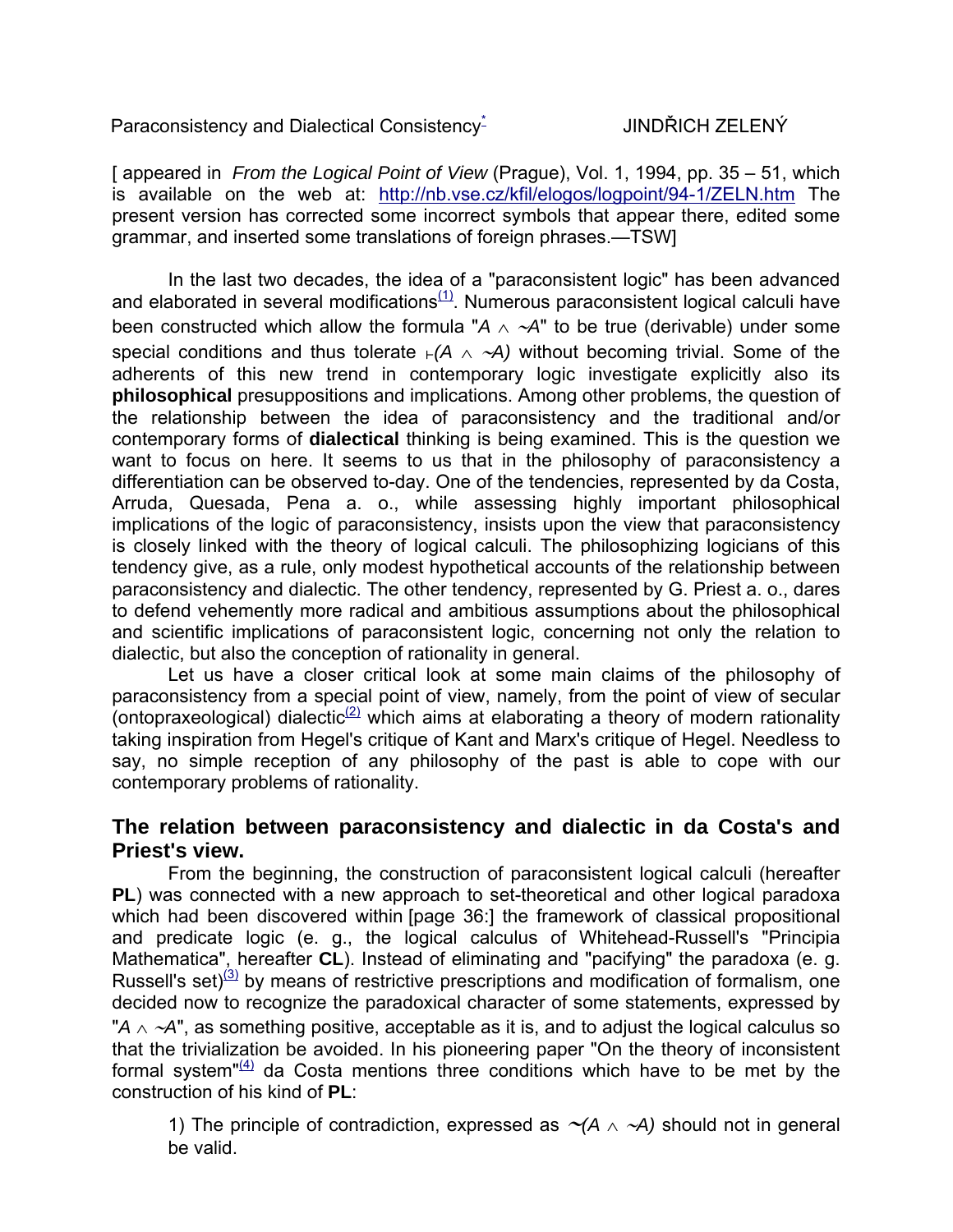2) From two contradictory formulas, *A* and ∼*A*, it should not be possible in general to deduce an arbitrary formula.

3) **PL** calculus must contain the schemata and deduction rules of the classical propositional calculus that do not interfere with the first two conditions.

 These three conditions show, on the one side, the depth of change (something unbelievable: *principium contradictionis* is being given up in a sense), on the other side, the genetic and structural continuity between **CL** and **PL**. Paraconsistent logical calculi may be regarded as an expansion and completion of **CL**, and **CL** as subset of **PL**.

We can see that both **CL** and **PL** move within the calculus-oriented conceptual framework.

[page 37:] Although secondary, nevertheless very attractive for founders of **PL** was from the beginning the chance and hope to use **PL** for formalizing dialectic and making it rigorous.

 Indeed, da Costa and others knew very well that there existed diverse conceptions of dialectic and that many adherents take dialectic to be in principle not formalizable. At the same time there have been always also proponents of dialectic who insisted on the possibility of formalization and tried to elaborate its different forms. o these da Costa (with his co-author Wolf) speaks in the paper "Studies in Paraconsistent Logic I: The Dialectical Principle of the Unity of Opposites"<sup>(5)</sup> while raising the question of the relation between **PL** and so-called dialectical logic:

"The study of dialectical logic, on the other hand, is the study of those logics which formalize theories based on the ideas and principles introduced by Hegel and Marx and their followers. Such study intersects that of paraconsistent logic. The two only intersect, and do not coincide (...) As the formal study of paraconsistent logics has not been oriented towards dialectical notions (though the possibility of application in the field of dialectical theory has been envisaged from the start), the formalization of dialectical theories using the mathematical tools of paraconsistent logic may lead to deviations from 'orthodox' dialectical doctrines. For this reason, our study here (and in future essays) only claims a loose fit with the philosophical theories which are our inspiration. On the other hand, given that Hegelian (and Marxist) theories are not frozen into an obligatory orthodoxy, it is open to us in any [page 38:] given case to argue that the deviations suggested by the already existing tools of paraconsistent logic are in fact desirable modifications of dialectical theories. (We shall in fact take this option below)."

The aims of paraconsistent treatment of dialectical notions and procedures are according to da Costa and Wolf rather modest: "We do not intend to found dialectic logic on given formalisms, but only try to make explicit certain 'regularities' of the 'dialectical movement'. Thus, we may throw a new light on dialectical logic." $66$  To illustrate their new approach da Costa and Wolf construct in the quoted paper $(7)$  "a formal logic designed to match a particular doctrine in dialectical theory, that of the 'unity of opposites'"

 Having a closer look at what the authors understand by a "dialectical unity of opposites", i. e., what they want to formalize by using **PL**, we have to state that they simply accept some of the interpretations of the "unity of opposites" given by Mc Gill and Perry in a paper of  $1948<sup>(8)</sup>$ . From six alternative interpretations given by Mc Gill and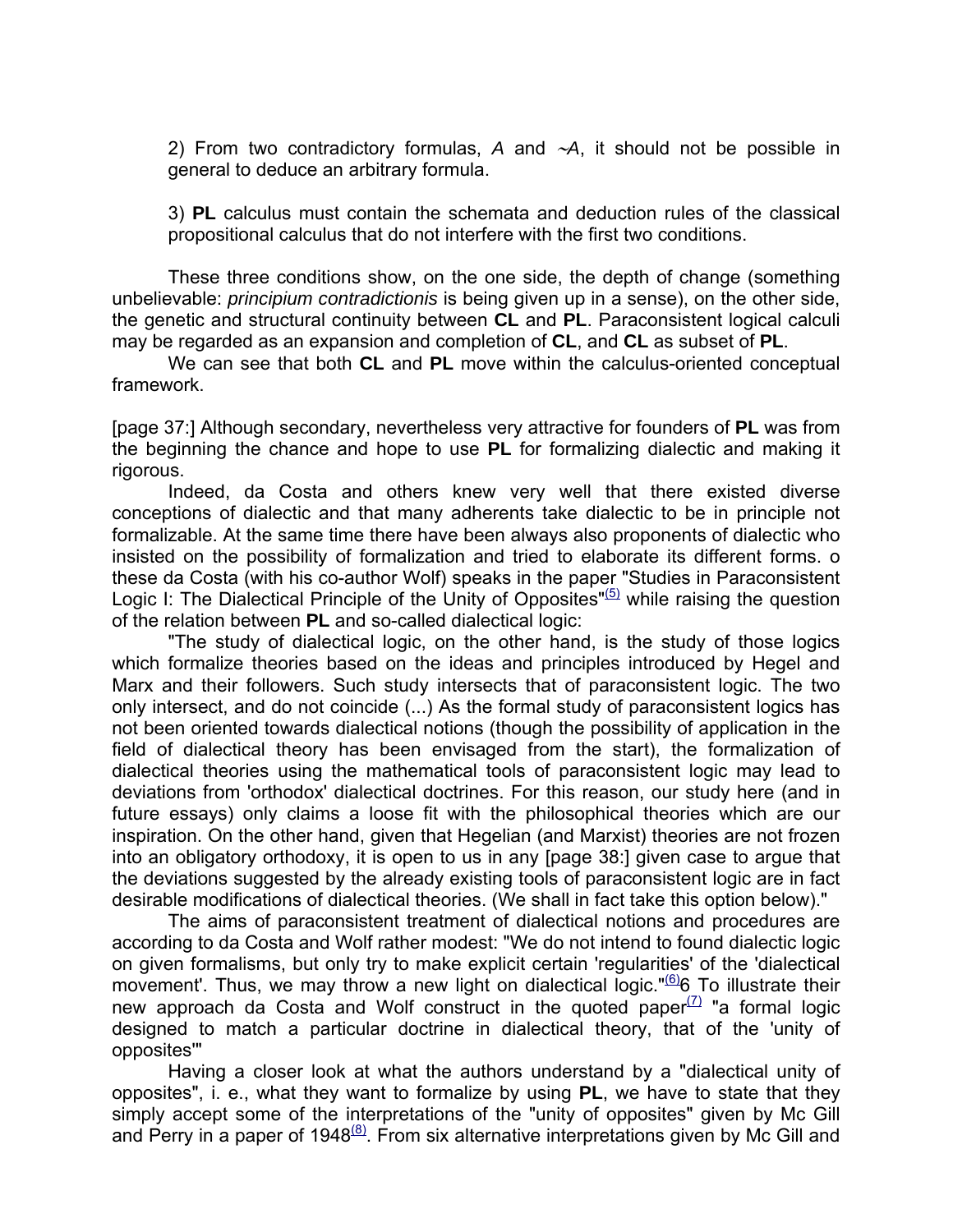Perry only the last two can be - according to da Costa and Wolf - fruitfully treated by using **PL**. These two are:

"5. In any concrete continuum, whether temporal or non-temporal, there is a middle ground between two contiguous opposite properties *A* and ∼*A*,i.e., a stretch of the continuum where it is not true that everything is either *A* or ∼*A*.

6. In any concrete continuum, there is a stretch where something is both *A* and <sup>∼</sup>*A*."

 It is clear that here the notion of the dialectical unity of opposites is being restricted to the question of **fringe-cases**. The so-called "dialectical logic", constructed by means of PL, appears to be identical with a logic of **vagueness**.<sup>(9)</sup>

We are far from denying or underestimating the theoretical value of a paraconsistent logic of fringe-cases (borderline-cases). However, the question is to be raised whether da Costa and Wolf succeeded - as they claim they did - in formalizing the dialectical principle of the unity of opposites while constructing "a dialectical paraconsistent  $logic''(10)$  in the shape of a logic of vagueness. And also the second question: whether this reduction of the notion of the dialectical unity of opposites to fringe-cases is to be regarded as one of the desirable modifications and corrections of inherited dialectical theories.

 Our answer to both these questions will be skeptical. In our view, the notion of the dialectical unity of opposites (= the notion of dialectical contradiction, *dialektischer Widerspruch*) cannot be adequately expressed by the formula  $\vdash$  (*A* ∧ ~*A*) understood in the sense of classical logic<sup>(11)</sup>. From  $\vdash$  (A  $\land$  ~A) it follows that it is independently true that *A* and that is independently true that ∼*A*. But this is what the notion of dialectical contradiction denies. Or to put it more precisely: this is not what the notion of dialectical contradiction, which as a primarily ontological notion deals with problems beyond the horizon of logical calculi, is meant to express.

 Before articulating these critical ideas in more detail, let us have a look at another account of the relationship between paraconsistent logic and dialectic, namely the one presented by G. Priest a. o. [page 38:] While da Costa offers his so-called "dialectical paraconsistent logic" mainly as a logic of borderline-cases, G. Priest's **PL** begins originally as a "logic of paradox", "paradox-accepting logic". Instead of eliminating logical paradoxes (e.g., the Russell's set) by means of pragmatic, mostly restrictive and rather arbitrary modifications in formalism, one accepts them as "true contradictions" $(12)$ . Priest defines true contradiction as "any true statement of the form: **a** and it is not the case that **a**" and calls it "dialetheia". This notion is used by Priest also in describing the processes of the physical and social reality. The author calls his special form of **PL** "dialetheic logical theory" and clarifies its relation to **CL** as follows: "The previous chapters advocate a novel logical theory. ... By implication, they are a sustained attack on the dominant logical theory of our times, the logic of Frege, Russell and their successors, or as it has come to be known, classical logic. It is true that this logic can be seen as a special case of dialetheic logic, and it is therefore subsumed by it. None the less, the claims to universality of classical logic must be rejected." $(13)$ 

So far Priest's version of a paraconsistent paradox-accepting logic can be understood merely as a new approach to the treatment of logical paradoxa - these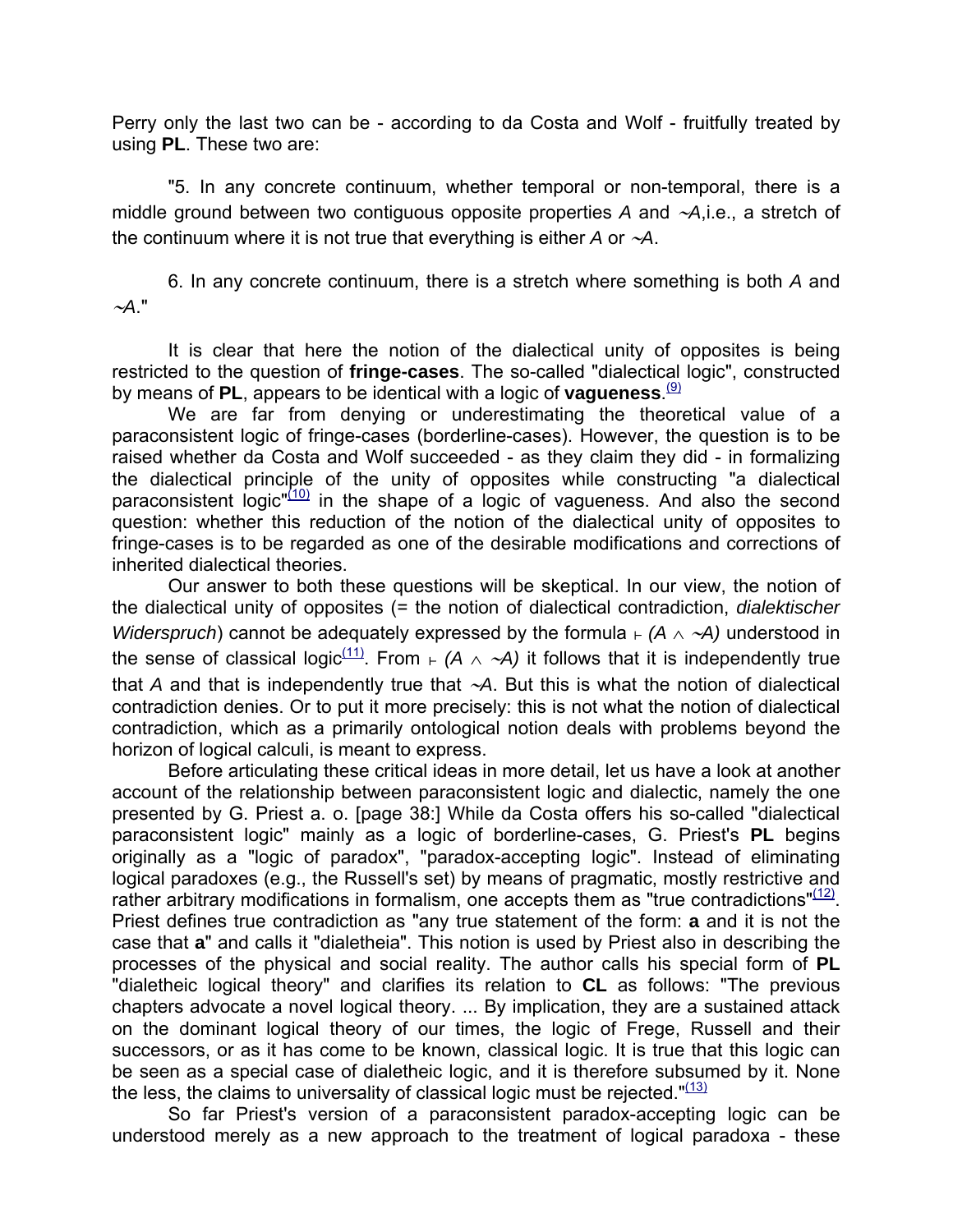isolated islands in the ocean of the calculus-bound consistent deduction - and assessed critically in comparison and completion with other attempts of treating logical paradoxa, e. g., by Lowenheim-Skolem, Martin a. o.

However, Priest himself ascribes to his idea of **PL** greater philosophical competence and ambitions. He uses his idea of paraconsistency for a reinterpretation of the whole tradition of dialectical thinking. From this point of view, he calls Heraclitus the first paraconsistent western thinker $(14)$ . Priest and Routley express Heraclitus' view that not-being is not less than being, by calculus-bound formula "*A* <sup>∧</sup> <sup>∼</sup>*A*" and interpret it as a "dialetheia". It seems to us that herewith the content of Heraclitus' idea is distorted. It is arguable that Heraclitus took his idea of the inseparable unity and opposition of being and not-being not to be a paradoxon, but the most fundamental and general characterization of the mode of being of the world. Among the preserved fragments there is none showing that Heraclitus recognized besides true (and only true) statements and besides false (and only false) statements other statements (dialetheias) which were simultaneously true and false and could be expressed paraconsistently now by the formula "*A* <sup>∧</sup> <sup>∼</sup>*A*". Therefore, it seems to us doubtful to subsume Heraclitus' ideas under Priest's notion of paraconsistency. $(15)$ 

Another example of Priest's questionable attempt to throw new light on some important stages of dialectical thinking in the past by using his expanded notion of paraconsistency and dialetheia is his treatment of Kant's antinomies and their critique by Hegel. It seems to us that here also Priest is applying his calculus-bound notions of inconsistency and paraconsistency to philosophical arguments which have different presuppositions and often also a different sense. More about Kant's antinomies from the point of view of dialectical consistency will be found in the second part of this paper. Here I want to restrict myself to the remark that speaking of Kant and Hegel, Priest seems to be rather [page 39:] vague and ambiguous in their evaluation. On the one side he insists: "It is the main claim of this book that Hegel was right: our concepts, or some of them anyway, are inconsistent, and produce dialetheias."(16) In similar spirit Priest ascribes an important place in his history of paraconsistency $(17)$  to the so-called "Kant/Hegel thesis that Reason is inherently, by its very nature, inconsistent". On the other side he claims: "I cannot accept any other of the examples which Hegel cites or produces (with the possible exception of one of Zeno's paradoxes...).  $\frac{n(18)}{10}$  Therefore: "There is nothing to be gained by an appeal to Hegel." $(19)$ 

References to Kant and Hegel remain mostly mere decoration. Priest's use of the calculus-oriented notion of inconsistency in his interpretation of the so-called Kant/Hegel thesis about the inherently inconsistent nature of human reason seems to us to be misleading. Supposing we accept Kant's argumentation in his "Transcendental Dialectics" as a justification of the statement that our thinking is in its very nature (apparently, but necessarily) inconsistent: then Hegel's critique of Kant's antinomies should be taken as an attempt at a new consistency which corrects the antinomic dialectic of (apparent, but necessary) inconsistency of human reason in a section of its usage. The distum of a unitary "Kant/ Hegel thesis" hides this difference.

Explaining the semantics of his paraconsistent "dialetheic" logic, Priest shows to how large an extent "these conditions are just the familiar ones of classical semantics" $(20)$ and that "notions of logical truth and logical consequences can, again, be defined in a standard way".  $(21)$  He maintains, too, that classical semantics can be taken as a special case of the dialetheic one.<sup> $(22)$ </sup> This is why we can say that Priest's (as well as in another modification da Costa's) **PL** broadens remarkably the calculus-oriented conceptual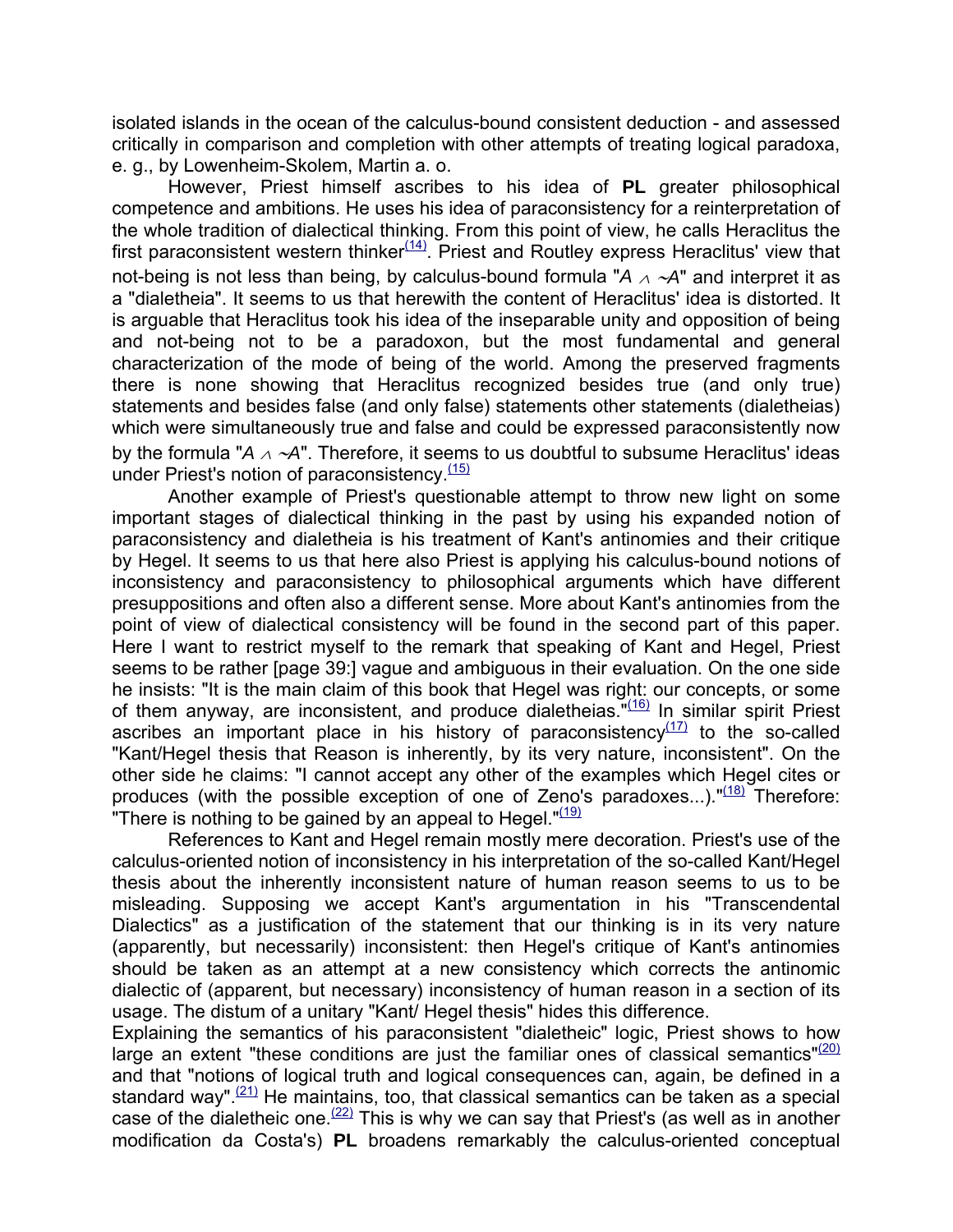framework, but remains essentially within the limits of this (broadened) calculus-oriented conceptual scheme.

It is common to Priest and da Costa that their answer to the question of the relation between paraconsistency and dialectic suffers from a simplifying reduction of the dialectical notions to calculus-bound notions, i. e., from a misinterpretation of dialectical notions. This is why we cannot agree with the claim that **PL** offers a base for formalizing modern dialectic.

From our critical point of view, the question arises of what are the essential features of the dialectical and calculus-bound conceptual schemes respectively. How are they related? How can the calculus-oriented conceptual scheme, including the broadened one, be embedded into the dialectical conceptual scheme?

To avoid misunderstandings: Our criticism of some philosophical interpretations and applications of the idea of paraconsistency is not to underestimate the high theoretical value of constructing and investigating of logical calculi which tolerate the derivability of the formula "*A* <sup>∧</sup> <sup>∼</sup>*A*" without becoming trivial, i.e., without loosing problem-solving ability $\frac{(23)}{2}$ 

From our perspective problems of calculus-bound consistency, inconsistency, and paraconsistency, if dealt with on a philosophical level, can be considered a part (in a sense, a subordinate part) of the problem of the dialectical consistency of truthful thinking. While the notions of consistency, inconsistency and paraconsistency, as used by paraconsistent logicians, are defined on logical calculi only and limited to them, dialectical consistency is a broader notion concerning the integration of [page 40:] manifold ways of acquisition, presentation, and argumentation of true knowledge of its development. The notion of dialectical consistency aims at clarifying the relationship and unity τὢν περὶ τὴν διάνοιαν ἔξεων αἷς ἇληθεύομεν [among the intellectual faculties used in the pursuit of truth] (Aristotle, *An. Post*. 100 b 5-6). Dialectical consistency is not primarily a question of deductive systems - calculi (whether or not all well-formed formulas are derivable after accepting "*A* <sup>∧</sup> <sup>∼</sup>*A*" as valid formula), but a question of a form of rationality with its manifold and diverse ways of acquiring and justifying true knowledge; a question of how we  $\hat{\alpha}$  $\lambda$ n $\theta$ eúouev [pursue truth]. Dialectical consistency requires and includes the formal (calculus-bound) consistency or paraconsistency of logical calculi, but cannot be reduced to them, being an epistemological (not merely a logical) notion, based on the developing ontological investigation of what there is. The "inclusion" mentioned in the preceding sentence depends on and is connected with a stage-like developmental conception of true thinking and differs in character from the set-theoretical inclusion signified by "⊂".

Our critical account of da Costa's and Priest's views of dialectic inserts the problems of consistency and paraconsistency into a broader perspective of the question of the forms of rationality. It is remarkable to find out that this is just what one of the outstanding philosophical proponents of **PL**, Miro Quesada, requires in his paper "Paraconsistent Logic: Some Philosophical Issues".<sup>(24)</sup> He says: "...Unless the recent development of logic is focused within the co-ordinates of rationality, it is impossible to appreciate its significance.  $\frac{n(25)}{2}$  And also: "If we want to understand what is happening in the field of logic, we must inevitably elaborate a new concept of **reason** that will account for the amazing results that deductive theory has reached in the last few years. However, to elaborate a new concept of reason means nothing less than a paradigm shift also in epistemology. We believe this is a road that is already being followed with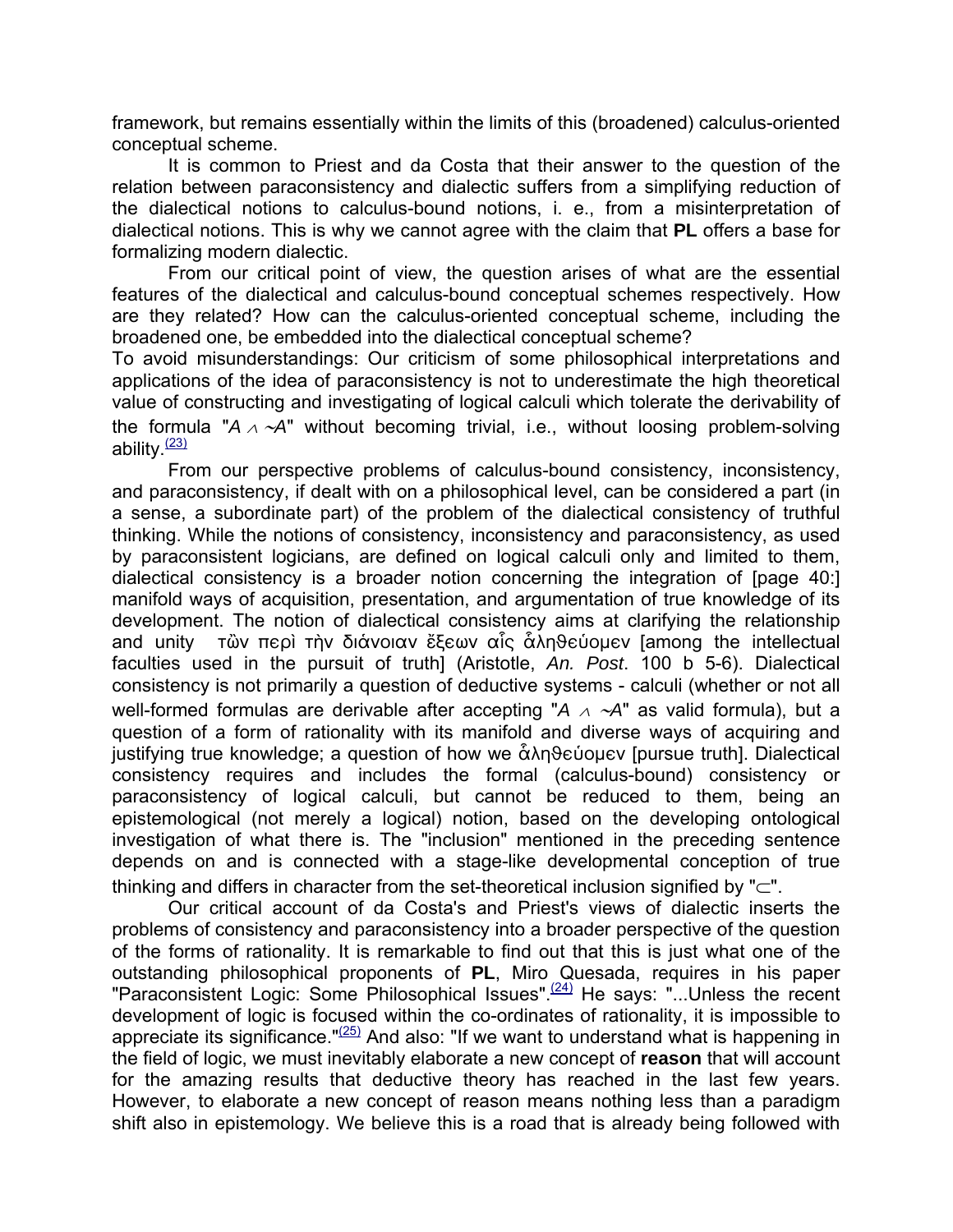growing interest. We feel that this road is the only one that will enable us to recover the vision of the whole towards which all authentic philosophy aims.  $\sqrt{26}$ 

While there is a good deal of consensus between Quesada's and our approach in this point, what is the difference?

Surely, Quesada is right in assuming that the relation of logical consequence is the **crux** of logical rationality.(27) Comparing diverse forms of non-classical logic - the intuitionists, relevant, paraconsistent a. o. - he elucidates the grade of heterodoxy from **CL** and shows convincingly that our knowledge of the relation of logical consequence was considerably deepened in recent years. In his own words: "The importance of paraconsistent logic in the process of evolution of logic towards higher standards of rationality has been very great because it has liberated logicians of an old prejudice: the belief that a contradiction nullifies a theory. .... Logical rationality has widened its horizons."<sup>(28)</sup>

What is, however, questionable in Quesada's account is jumping from **logical** rationality to rationality **in general** without critically reflecting the difference between the part and the whole. He seems to identify, in the last resort, the broadened calculusoriented rationality with rationality in general. [page 41:] Therefore he seems to be inclined to accept in principle da Costa's paraconsistent reduction of the dialectical conceptual framework to the widened calculus-committed conceptual framework. To put it on a more general level: he presupposes - as a last resort - the ontological primacy of the process-less. This might be the background of his criticism of the distinction between pre-dialectical and dialectical forms of thought.<sup> $(29)$ </sup> As one of the main arguments for this position Quesada points out that in da Costa's and Wolf's system of paraconsistent "dialectical logic" mentioned above which includes the **CL** as a subsystem, "the classical and the dialectical logic are united". $(30)$  However, this argument loses all its power, if our criticism of da Costa's and Wolf's attempt at constructing a "dialectical logic" in the form of **PL** is sound. In our view, the distinction between the predialectical and dialectical forms of thought remains fundamental for the idea of dialectical consistency as well as for the elaboration of a concept of modern rationality which "will enable us to recover the vision of the whole towards which all authentic philosophy aims" (Quesada).

 To provide some grounds for our claims let us take a look at Aristotle's theory of contrariety from the point of view of modern dialectic. The question of the kernel of calculus-bound and dialectical conceptual framework respectively, as well as of their relation, will remain in the focus of our attention. Since we criticized da Costa and Priest for not grasping the dialectical notion of the unity of opposites, we are obliged to articulate positively what is meant by this notion in the modern secular (ontopraxeological) dialectic.

## **The dialectical notion of the unity of opposites**

 One if the ways how to elucidate our notion of the dialectical unity of opposites (and the notion of dialectical consistency) may be a critical commentary on Aristotle's theory of contrariety (opposition).

 In a broaden sense, Aristotle's notion of contrariety (¦<"<J\TF4H, ¦<"<J4`J0H) is synonymous with his notion of opposition  $(\dot{\alpha} \vee \tau \wedge \theta \in \sigma \cup \varsigma)$ , and correspondingly  $\dot{\epsilon} \vee \alpha \vee \tau \wedge \alpha$  (contraries) is synonymous with  $\alpha$ <sub>VIIKE</sub> ( $\mu$ ev $\alpha$  (opposites). Thus "contrary" used loosely means "opposite". In a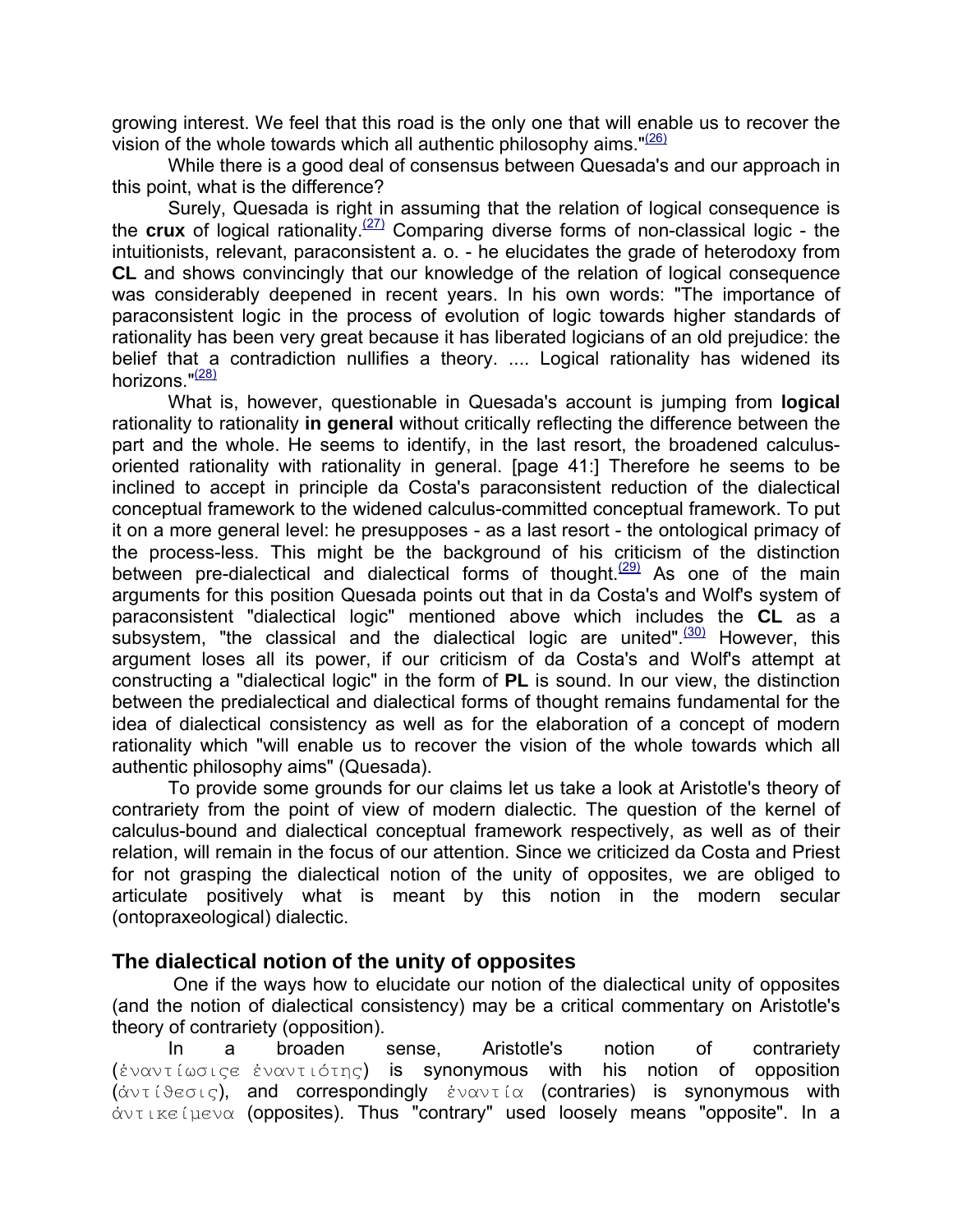narrower sense, contrariety is meant to designate only one from the four kinds of opposition, viz. an opposition having an intermediate ( $\mu \in \tau \alpha \xi \psi$ ).

The passages where Aristotle most fully presents with some small variations his conception of the kinds of opposition are the following: **Categories**, ch.10-11; **Metaphysics**,Book 5, ch.10; **Metaphysics**, Book 10, ch. 3-7.

There are four kinds of opposition, 1. of relatives ( ὦς τὰ πρός τι) 2. of contraries (ὦς τὰ ἐναντία) [page 42:] 3. of possession and privation ( $\hat{\omega}$ ς στέρησις καὶ ἕξις) 4. of affirmation and negation (ὦς κατάφασις καὶ ἀπόφασις)

The last one is and detailed account of what Aristotle calls ANTIFASIS is to be found in **Metaphysics** Book 4. Aristotle's examples of the four kinds of opposites are:

- 1. 'double' and 'half'
- 2. 'bad' and 'good'
- 3. 'blindness' and 'sight'
- 4. 'he sits' and 'he does not sit'

 Aristotle was deeply interested in investigating the modes of opposition ( ) and their ontological relevance in the early, middle and late period of his philosophizing. He ascribed to the opposites an important role in almost all fields of reality, in Nature, in society as well as in thought, but disagreed with that ontological overestimation of the role of opposites which he found in many preceding Greek thinkers. Thus in Met 1075 a 28-31 we read: "Now all thinkers posit all things as coming from contraries. But neither 'all things' nor 'from contraries' is right. Nor do these thinkers say, of things to which contraries belong, how those things are composed from contraries; for contraries cannot be acted upon by each other." $(31)$ 

 There are passages where Aristotle seems to accept the maximization of the ontological role of opposites. So in Met 1004 b 27-30: "Again, one of the two columns of contraries is a privation, and all objects are referred to being and not-being, and to unity and plurality; for example, rest is referred to unity, motion to plurality." $(32)$  However, it is not certain whether these last views are his own or merely a summary of the views of some preceding philosophers who were quoted as o<sup>f</sup> τάναντία λέγοντες [speaking of opposites].

Anyway, the restriction of the ontological relevance of opposites in Aristotle's philosophy has many explicitly stated grounds. First of all, some important entities are without opposites for Aristotle. [This is] so [with] everything which is eternal  $(\dot{\alpha} \times \delta \cos \theta)$ . Also numbers, because everything having an opposition  $\phi \theta \in \phi \circ \alpha$ , (perishes), numbers do not. Also Met 1059 a 22:  $\alpha \hat{i}$   $\delta' \dot{\alpha}$  $\beta \alpha \dot{\alpha}$   $\delta \dot{\beta}$   $\dot{\alpha}$  $\alpha \dot{\alpha}$   $\dot{\alpha}$   $\dot{\alpha}$   $\dot{\alpha}$  first principles are not contraries].

In general, Aristotle's criticism of the ontological overestimation of opposites by his predecessors results in the statement that "for us, however, the problem is reasonably solved by the positing of a third object".<sup>(33)</sup> Aristotle's third object is sometimes  $\dot{\eta}$   $\ddot{\upsilon}\lambda\eta$  (the matter), sometimes  $\tau\dot{\upsilon}$   $\dot{\alpha}i\delta\psi\delta\psi$  (the eternal), sometimes  $\tau\dot{\upsilon}$  $\dot{\alpha}$   $\alpha$   $\alpha$   $\alpha$   $\beta$   $\alpha$  (the necessary), sometimes  $\dot{\eta}$   $\alpha$   $\dot{\alpha}$  (the substance).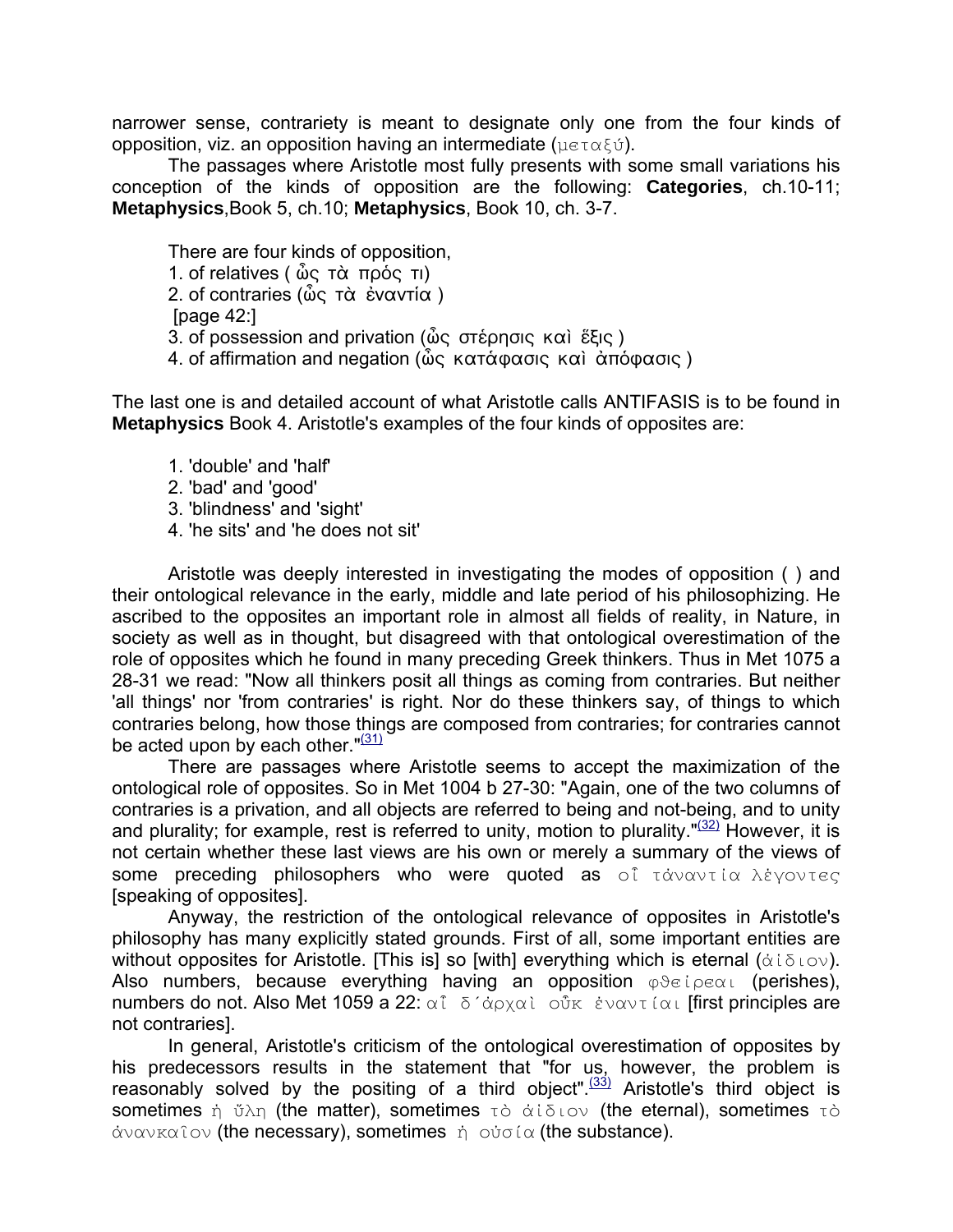It is not our intention to enter into a detailed discussion of the existing interpretations of Aristotle's theory of contrariety.<sup>(34)</sup>

We want to restrict ourselves on only one aspect and one special question: How is the notion of dialectical unity of opposites as used in the framework of modern secular dialectic related to Aristotle's kinds of opposition mentioned above  $?^{(35)}$ 

Although Aristotle implicitly transcends the horizon of his classification of opposites towards a kind of dialectical unity of opposites by some of his conceptions, he does not come to an understanding and explicit formulation of the notion of dialectical unity of opposites mainly for two reasons. [page 43:] The first is his position concerning the relation between the eternal (unperishable) and the perishable. Aristotle tries to clarify this relation - in the last resort - on the basis of the ontological primacy of the eternal (unperishable).

 The second is his misinterpretation of Heraclitus in the sense of Protagoras' relativism. Hereby not only the sophistic relativism, but also the Heraclitian anticipations of dialectical ontology were regarded by Aristotle as a tenet which Kωλύει τι τῆ ὁιανοία ὁρίσαι (prevents from determining anything; *i. e.*, trivializes human thinking).  $(36)$ 

Both claims require a detailed justification.

 Aristotle's **Metaphysics** insists on the ontological priority of the imperishable (indestructible) many times and in many ways. So e. g. in Met 1050 b 6-7: "What is eternal is prior essentially to what is perishable" (τὰ μὲν γὰρ ἀίδια πρότερα τή οὐσία τῶν φθαρτῶν).

First, [ ] "the Sun and the stars and the whole heaven" (*Met.* 1050 b) [are eternal for Aristotle]. They always exist "in actuality" ( $\alpha \in \mathbb{C}$   $\forall x \in \beta$  ) in unchanging cyclic movement. This kind of movement is nearest to constancy.

Secondly, imperishable is what Aristotle calls  $\tau \delta$   $\dot{\alpha} \nu \delta \rho \dot{\alpha} \pi \omega$  eliver [man in general] or  $\tau$  o  $\tilde{\tau}$   $\pi$ <sub>H</sub>  $\tilde{\theta}$   $\tilde{\epsilon}$  over [horse in general], making a difference between this and τὸ τῷδε τῷ ἀνθρώπῳ εἶναι [this man] or τὸ τῷδε τῷ ἴππῳ εἶναι [this horse], respectively. While the individual horse  $(\tau \circ \tau \circ \delta \circ \tau \circ \tau \circ \tau \circ \tau \circ \tau)$  comes [into existence] and ceases to exist, the horse in general ( $\tau \delta$  ( $\pi \pi \omega \in \Gamma \vee \alpha$ ) is imperishable  $(\check{\alpha} \varphi \Im \alpha \varphi \tau \circ \nu)$ . The latter has no genesis, no decline, no movement, being an entity  $\hat{\eta}$  oὔτε κίνησις υπάχει οὔτε φθορά οὔτε γένεσις (Met. 1009 a 37-38) [in which there is absolutely no motion or destruction or generation]. Similarly, *Met.* 1039 b 25-26: ού γάρ γίγνεται τὸ οἰκία εἶναι άλλὰ τὸ τῆδε τῆ οἰκίαζ [for the essence of house is not generated, but only the essence of *this* house].

It is true that the relation between a perishable individual and an imperishable remains an for Aristotle. Sometimes, e. g. in the early **Categoriae**, the ontological priority of the individual is stressed: the individuals are  $\delta v \tau \omega \varsigma \, \delta v \tau \alpha$  and the being of everything else is dependent on the being of the individuals (the first substance). In **Metaphysics**, however, Aristotle's position is nearer to Platonism<sup>(37)</sup>: the unchanging and constant is regarded as god-like and as having ontological priority over the transitional.

There is a permanent wrestling against Plato's exaggerated preference for and separation of the imperishable from the perishable in Aristotle's philosophy. However, a weaker kind of separation and ontological preference for the constant remains in it. In Met 1058 b 28-29 we read: "...The perishable and the imperishable (τὸ φθαρτὸν καὶ τὸ ἄφθαρτον) must be distinct in genus". If two entities differ in genus, they are - for Aristotle - separated in such a way that there is no motion from one to the other.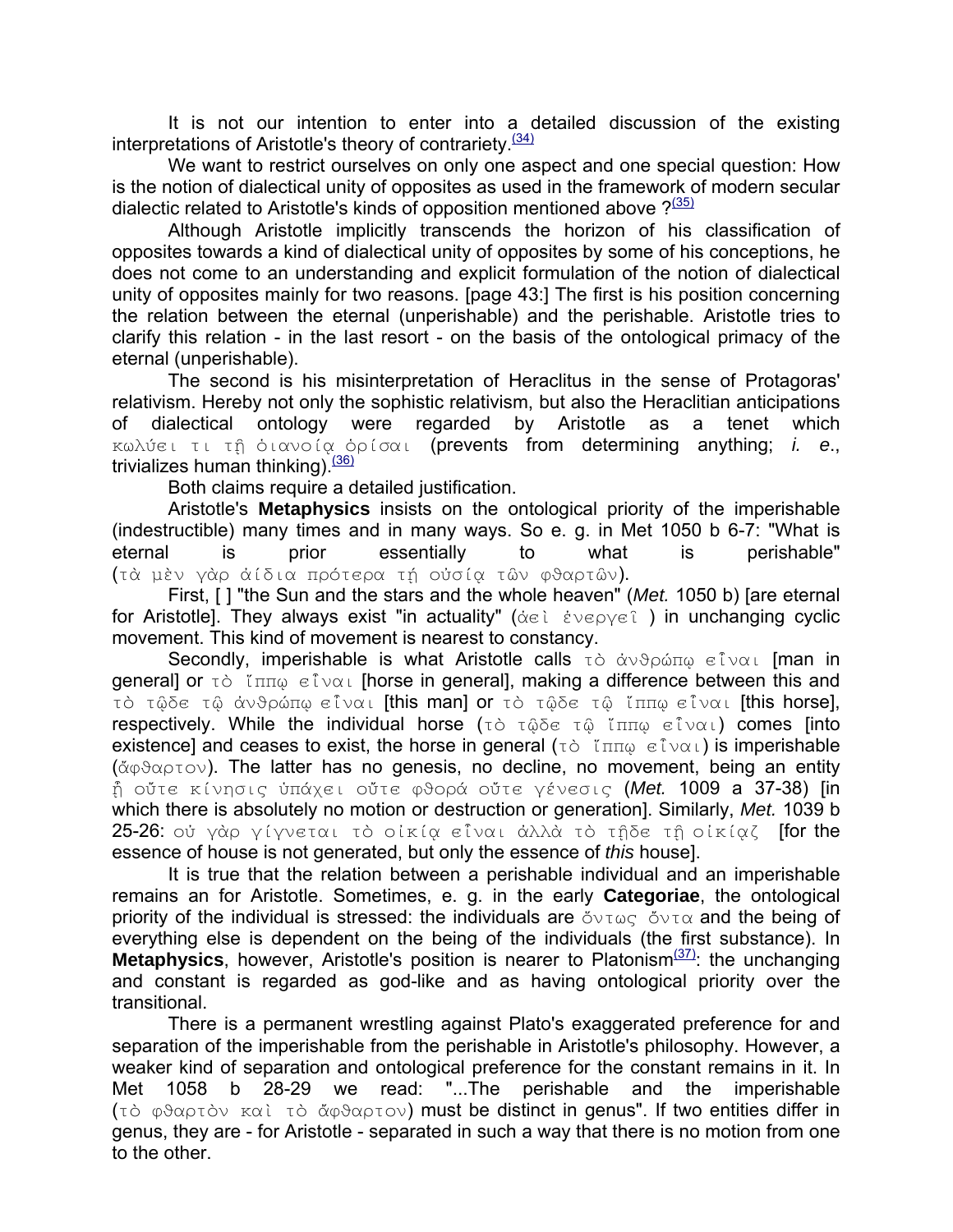So far we have sketched Aristotle's view of the relation between the imperishable and the perishable. Now let us carry out an experiment in thought and observe what effect a "small" correction in Aristotle's presupposition will have for the very foundation of ontology. I mean the following [page 44:] correction: Let us assume that Aristotle was mistaken in regarding the Sun and the stars as imperishable. Let us assume, too, that Aristotle was mistaken in regarding as an eternal, unhistorical entity without coming to exist and ceasing to exist. I think that we have good grounds for assuming this. It seems to me that the ontological effect of these corrections would be far-reaching.

The (weakened) Platonist separation of the imperishable from the perishable as well as its ontological preference would have to be removed. In fact, even the notion of the imperishable, if understood, *i. e.,* in absolute separation from the perishable, has to be removed.

"The imperishable" ( $\tau \circ \check{\alpha} \circ \theta \circ \tau \circ \check{\theta}$ ) of Aristotle's ontology will be replaced in the new corrected ontology by "the (more) stable", that which remains unchanged in change, and the old Aristotelian opposition of imperishable and perishable will be transformed into the opposition of stable and changing,  $\sigma\tau\acute{\alpha}\sigma\iota\epsilon$  and  $\kappa\widetilde{\iota}\nu\eta\sigma\iota\epsilon$ , notperishing and perishing.

But even the imperishable does not disappear totally in the new ontology. It has, of course, to be understood not  $\alpha \pi \lambda \hat{\omega}_S$  [absolutely], but in inseparable unity with the perishable. To be sure, the objection can be raised that after removing the weakened Platonist separation of the imperishable from the perishable only the perishable really remains, viz. perishable in various degrees, while the imperishable wholly disappears. But this is not the case in the new ontology and the above objection is to be rejected. In fact, if we maximize the perishable ontologically and ascribe to it the "absolute" validity, then the imperishable comes back into our ontology against our intention because the characteristic "everything is perishable" becomes "absolutely" imperishable. Indeed, here the indispensable and inseparable unity and opposition of the two opposites can be clearly seen. Aristotle's claim that "contraries cannot be acted upon by each other" ('ἀπαθή γὰρ τὰ ἐναντία ὑπ΄ἀλλήλων --*Met.* 1075 a 30) does not apply here, nor the Aristotelian "opposites nullify each other" (έναντία άναιρετικὰ ἀλλήλων)<sup>(38)</sup> nor Aristotle's claim that there is no transition between imperishable and perishable because of their being of distinct genus (*Met.* 1058 b), nor Aristotle's tenet "contraries cannot belong to the same simultaneously" (ούδε τάνανία άμα υπάρχειν ένδέχεται τῶ αὐτῶ -Met. 1011 b 17). What is right about the relation of two opposite properties of a relatively stable subject, e. g. about black or white paper, healthy or ill man, cannot be validly extended to the mentioned strange relation of opposites in the field of ontology, if this ontology is to be constructed consequently as based on the fundamental historization (= processuality) of entities.

Can the suggested correction of Aristotle's ontology be grasped by the slogan? It depends. If one understands  $\pi\acute{\alpha}v\tau\alpha$  pet [everything flows, or changes] as the total negation and removal of constancy, the answer to our question has to be: by no means. If it is to grasp adequately the suggested correction of Aristotle's ontology,  $\pi\acute{\alpha}\nu\tau\alpha$   $\dot{\beta}\epsilon\tau$ has to be conceived as "being (= proceeding) in inseparable unity and opposition of opposites", namely of the opposites "stable" and "changing", "rest" and "motion", "being" and "not-being", "unity" and "plurality" a. o. If our immanent criticism of Aristotle's ontology is right, cannot be characterized ἀπλῶς, μοναχῶς (Met. 1012 a) [absolutely, in one way], but only by unities of uniting and [page 45:] opposing some most general characteristics. Hereby neither determination of the opposed two, used absolutely,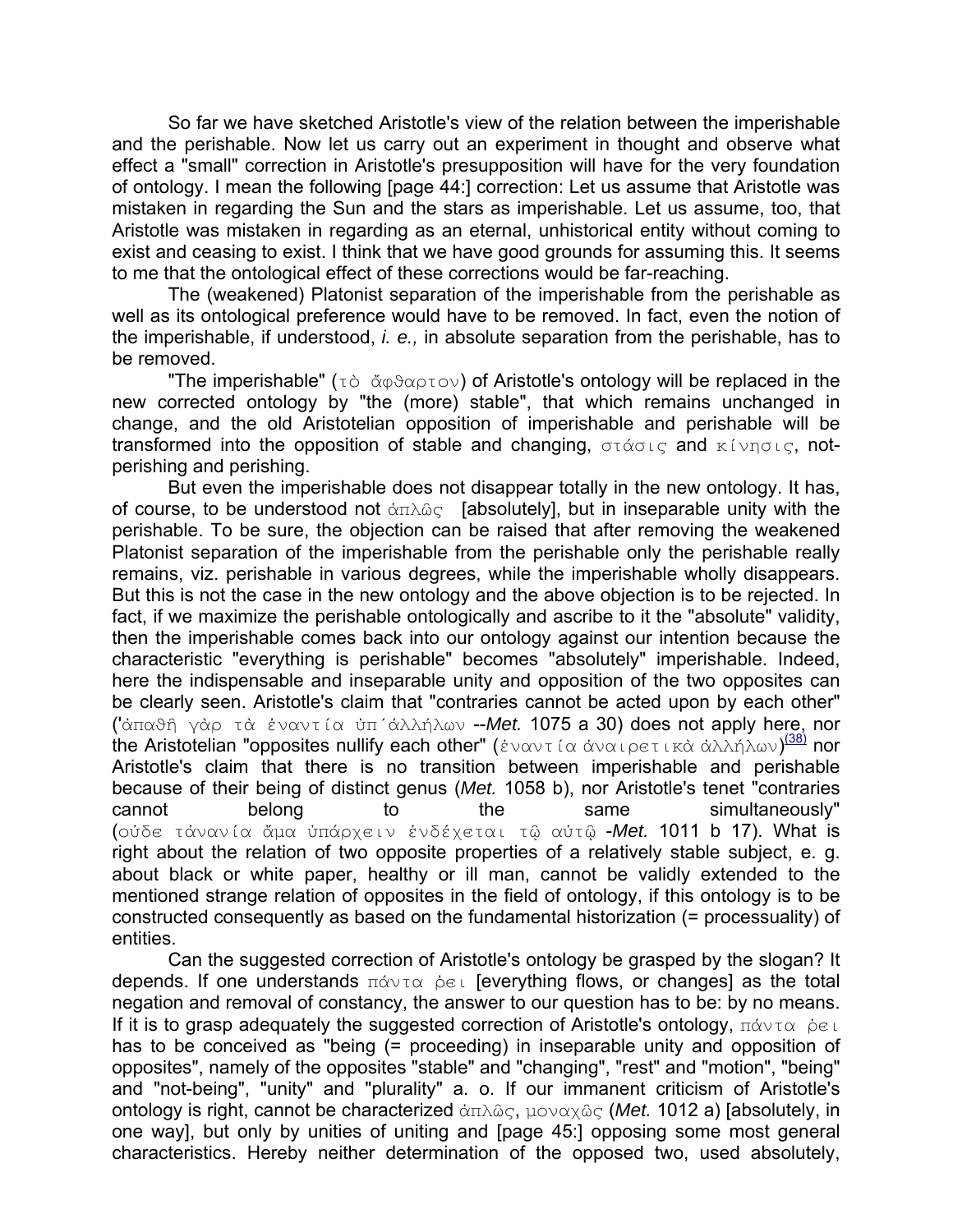separately, without indispensably and constitutively implying the opposite, characterizes the investigated mode of being adequately. To proceed in grasping in thought Ç\*4" BVh0 J@Ø Ð<J@H ¹ Ð< (*Met.* 1004 b - loosely: the ultimate nature of reality), it is required to think the constant and variable, the being and not-being, the unity and plurality in inseparable unity and opposition. The latter "and" is [a different kind of] conjunction than "&" of the **CL**.

We see that the interpretation of  $\pi\acute{\alpha}v\tau\alpha$  pet [everything flows], which allegedly wholly removes the opposition of imperishable and perishable in favor of the perishable (plus the opposition of rest and motion in favor of mere motion without rest) is to be rejected.

Let us not forget that the above reflections proceed on a very high level of philosophical abstraction which Aristotle's calls "first philosophy" and defined as the investigations into "being qua being and what belongs essentially to it" (*Met.* 1003 a 21). If an analogy with the structure of Kant's "Critique of Pure Reason" is allowed: the above reflections do not deal immediately with the forms of thought investigated by Kant in the part of "Critique of Pure Reason" entitled "Transcendental Analytic" - by abbreviation: do not immediately deal with "analytical" forms of thought.<sup> $(39)$ </sup> They deal with what might be called "trans-analytical' forms of thought, with the area investigated by Kant unsuccessfully, but in a highly stimulating way in the part "Transcendental Dialectic". (Notions examined by Kant in the "Annex" to "Transcendental Analytic" entitled "Von der Amphibolie der Reflexionsbegriffe" [On the Amphiboly of the Concepts of Reflection] have to be added, since they are too, in a sense, trans-analytic). In other words, the above reflections concern the foundations of "analytical" forms of thought. While in his "Transcendental Dialectic" Kant "donne la raison qui interdit de raisonner sur le fondement du raisonnement" (Lyotard) [gives reason which forbids reasoning on the foundation of reasoning], the modern secular dialectic claims to have here in this area a positive, though never definitive say. It operates in the field of enquiries into 'le fondement du raisonnement analytique' [foundation of analytical reasoning]. And interesting problem of the relation between analyticity (in the defined sense), antinomicity and dialecticity arises in this respect and will require separate attention.

Does the new corrected ontology comply with Aristotle's principle of contradiction as explained in Book 4 of **Metaphysics**? The answer cannot be simply "yes" or simply "no". Lukasiewicz $\frac{(40)}{9}$  showed convincingly that Aristotle formulates his principle of contradiction in a three-fold way, as an ontological, logical, and psychological tenet, without making explicit the difference among them. Moreover, both the ontological and the logical formulations appear in various versions.

What seems to be very clearly acceptable on the basis of the new ontology, is the logical (propositional) formulation that "contradictory propositions (i.e., propositions of which one affirms what the other denies - J. Z.) are not true simultaneously" (τὸ μὴ εἶναι ἀληθεῖς ἄμα τὰς ἀντικεμένας φάσεις --Met. 1011 b 13-14). The problem of logical paradox is a special case which cannot be generalized.

 Aristotle is right in insisting that the denial of this principle would lead to a kind of total trivialization of human thinking and people would become prisoners of a helpless tenet "which prevents a thing from being made definite by thought"(κῶλύοντός τι τῆ διανοία --*Met*. 1009 a 4). [page 46:] Now let us compare three following allegedly synonymous formulations. Aristotle took all three as stating the same principle and in different places mutually argues the truth of each of them from the presupposed evidence of each of them.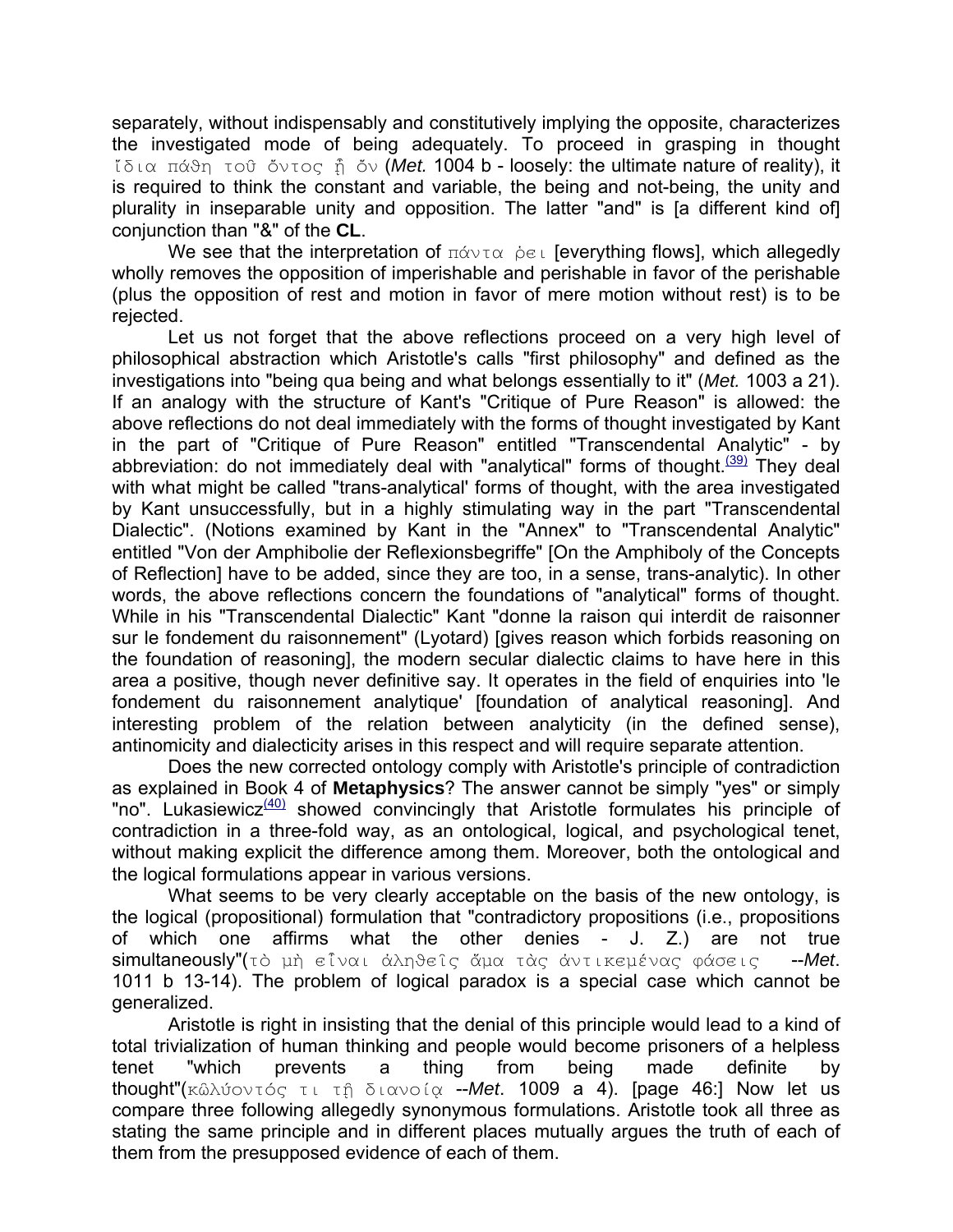1. Met 1001 b 13-14: "contradictory propositions are not true simultaneously".

2. Met 1007 b 18: "contradictories cannot be predicated at the same time" (άδύνατον ἄμα κατηγορεΐσθαι τὰς αντιφάσεις)

3. Met 1005 b 26-27: "contraries cannot at the same time belong to the same subject" (μὴ ἐνδέχεται ἄμα ὑπάρχειν τῷ αὐτῷ τάναντία).

The first statement is, as already mentioned, acceptable and respected on the new ontology. The second would be unacceptable if interpreted in the following way:  $\dot{\alpha}$ <sub>V</sub> $\tau$  ( $\varphi$  $\alpha$  $\sigma$ <sub>1</sub> $\varsigma$  (in the European tradition translated as "contradictio") is for Aristotle sometimes the conjunction of two sentences (or statements, propositions) of which one affirms what the other denies; sometimes either part of this conjunction; sometimes the negation of any given subject, property, relation, action etc. (e. g. man - not-man, changing - unchanging).

Let us take the last meaning of  $\Delta v\tau$  (packing (contradictio) and remember what has been said about the indispensable, inseparable unity and opposition of unchanging and changing, imperishable and perishable in the corrected ontology.

After removing the (weakened) Platonist separation of imperishable and perishable, we have in peculiar, but very strong way to κατηγορεΐν ἄμα τὰς αντιφάσεις, if we want to characterize the fundamental mode of being. Contradictories, expressed by  $\alpha$ <sub>VII</sub>  $\beta$  $\alpha$ <sub>VEI</sub>, taken in the specified sense, are not only, but also positively constitutive for each other. In a strong sense, they not only can, but in the ontological area under investigation **have to be** κατηγορούμενα ἄμα περὶ τοῦ αὐτοῦ.

It can be similarly argued about the statement: 3. "contraries cannot at the same time belong to the same object" if taken, as Aristotle did, as a general principle valid for all entities.

Some of Heraclitus' views can be regarded as rudimentary anticipation of what we call here the new corrected ontology. His view that being does not exist more than not-being $(41)$  may be interpreted as stating the inseparable and mutually constitutive nexus between positive and negative, being and not-being, and correcting in this way legitimately the Parmenidian "only being exists, not-being is not". For Heraclitus, opposites, and even contradictory opposites, as e. g. being and not-being, are needed to answer the same question which later Plato (*Sophist* 244 a) formulated as: What do you mean when you utter the word 'being'? These opposites are, for Heraclitus, to be taken in unity, as constituting in their opposition and unity something identical. If sometimes in the dialectical tradition Heraclitus' position was characterized as claiming not only the unity, but even the identity of opposites, never was the Leibnizian identity  $\frac{(42)}{2}$ meant, allowing us **to replace** one of the identical expressions and/or concepts by the other mutually and thus **to remove** completely the opposition. [page 47:] Heraclitus' main idea about the inseparable unity and opposition of opposites "being" and "notbeing" is oriented towards a more complex and more fundamental concept of identity (and, of course, of difference); it is oriented towards a consequently process-like conception of the whole of reality.

 If this interpretation of Heraclitus is sound, then what Aristotle says about Heraclitus in connection with the explanation of the "principle of contradiction" in **Metaphysics**, Book 4 is to be regarded as misinterpretation. This concerns the view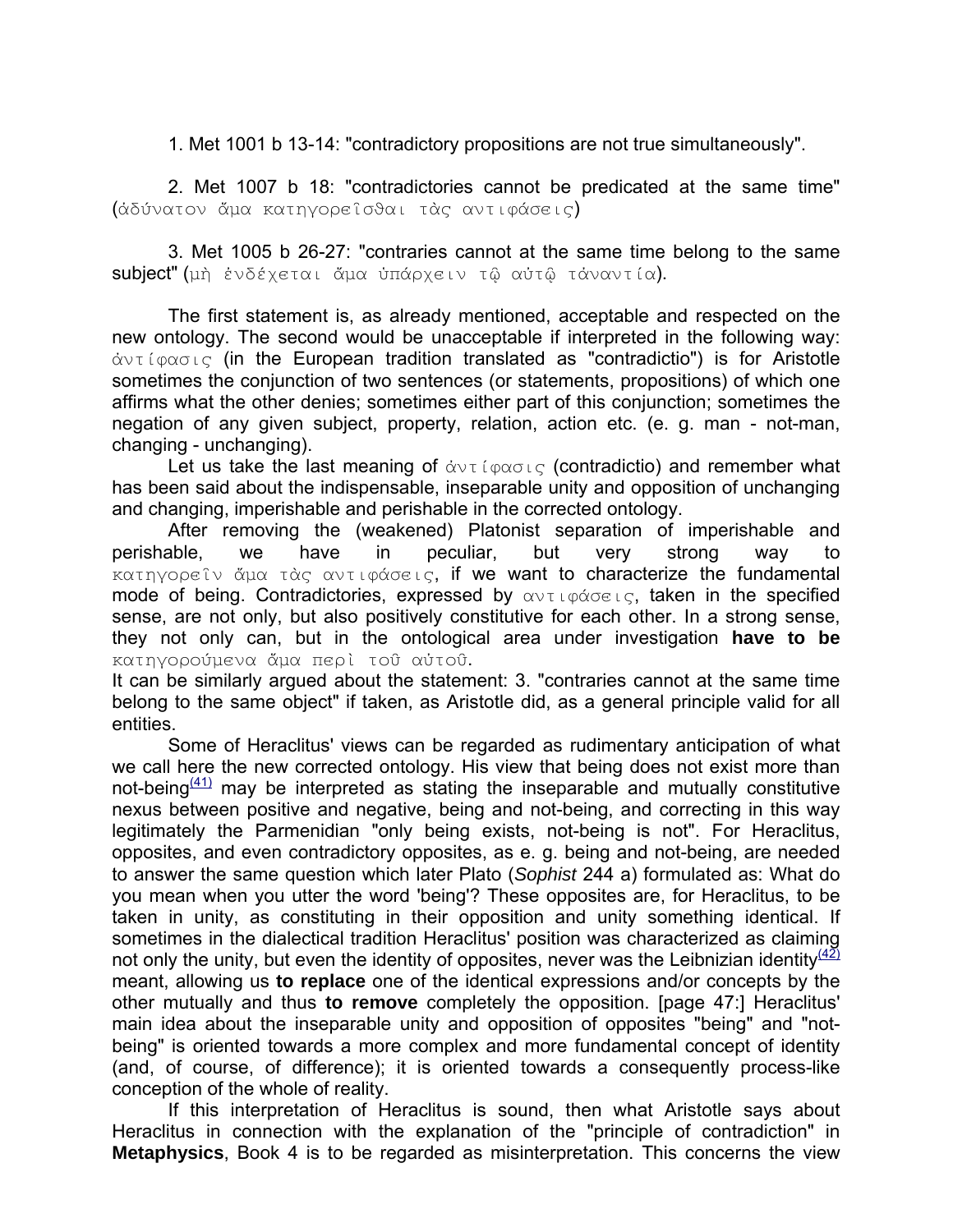that Heraclitus' position, similarly to Protagoras', totally trivializes human thinking, as well as the view that Heraclitus' position eliminates "becoming" (*Met.* 1010 a 35-37). We have tried to show that, on the new ontology, just the opposite is true.

There is, however, a point in Aristotle's criticism of Heraclitus which cannot be seen as misinterpretation. I mean the objection that Heraclitus' position implies necessarily that "everything is relative" (πρός τι ποιεΐν ἄπαντα --Met. 1011 b 4). In fact, the Heraclitian position, if elaborated, would necessarily lead to a kind of relativization of entities. In contrast to Protagorian **subjectivistic** relativization, it would be an **objective**, non-relativistic relativization of entities implying the correction of Aristotle's table of categories especially in two points:

- the exaggerated independence and self-sustaining nature of  $\sigma\psi\sigma(\alpha)$  is to be corrected towards seeing the transitions between one  $\epsilon i \delta o \in \mathbb{R}$  and even  $\gamma \epsilon v o \in \mathbb{R}$  and another, and

 - the Aristotelian degradation and impoverishment of the category "relation'  $(n \times \tau)$  is to be corrected into recognition of its equal and mutually constitutive position with (devoided of exaggerated independence).

To answer the question "what is the head (of a mammal)" -  $\tau i$   $\dot{\epsilon}$   $\sigma \tau i$   $\dot{\eta}$   $\kappa \epsilon \varphi \alpha \lambda \acute{\eta}$ -, we needn't know, whose head is in question, <sup>(43)</sup> but we have to investigate and understand the evolutionary connection of the central nervous system of mammals. The notion and the objective entity expressed by "head" become  $\tau \hat{\omega} \vee \tau \rho \varphi \in \tau$  (relatives), without being liquidated in mere relations and without loosing a good deal of selfsustaining nature.

## **To sum up:**

 If our presentation of the notion of the dialectical unity of opposites is in fact the kernel of what we call dialectical thinking, then da Costa's et al. claim to have found a way of formalizing dialectical thinking by using the idea of paraconsistency cannot be regarded as successful. It seems more probable that the idea of paraconsistency and the philosophico-logical reflections connected with it will play an important role in a further investigation of the problem mentioned above, i. e., in explaining the relation of analyticity - antinomicity - dialecticity, esp. in elucidating the nature of the middle member (antinomicity).

 The problem of dialectical consistency is a problem of a more general and more complex conception of determination than has been that of Aristotle's and that of Kant's and that of Frege's.

[page 48:] In our view, logical and logico-philosophical conceptions based on the idea of paraconsistency widen originally the horizons of logical theories, but remain in the main within the horizon of calculus-bound rationality ("analytical" in the sense suggested above). They legitimatize antinomicity under certain conditions and show the natural positive connection of analyticity and antinomicity. Philosophically, this can be seen as a step forward with respect to Kant.

 Provided that the suggested meaning of "analytical" is acceptable, then the calculus-bound conceptual framework (as a kind of analytical one) differs from the dialectical one chiefly in what is common to all kinds of analytical thinking: they do without the notion of dialectical unity of opposites, while the main characteristic of dialectical thinking would be that it operates positively with this notion as ontologically fundamental and indispensable. The peculiar form of analyticity proper to the calculus-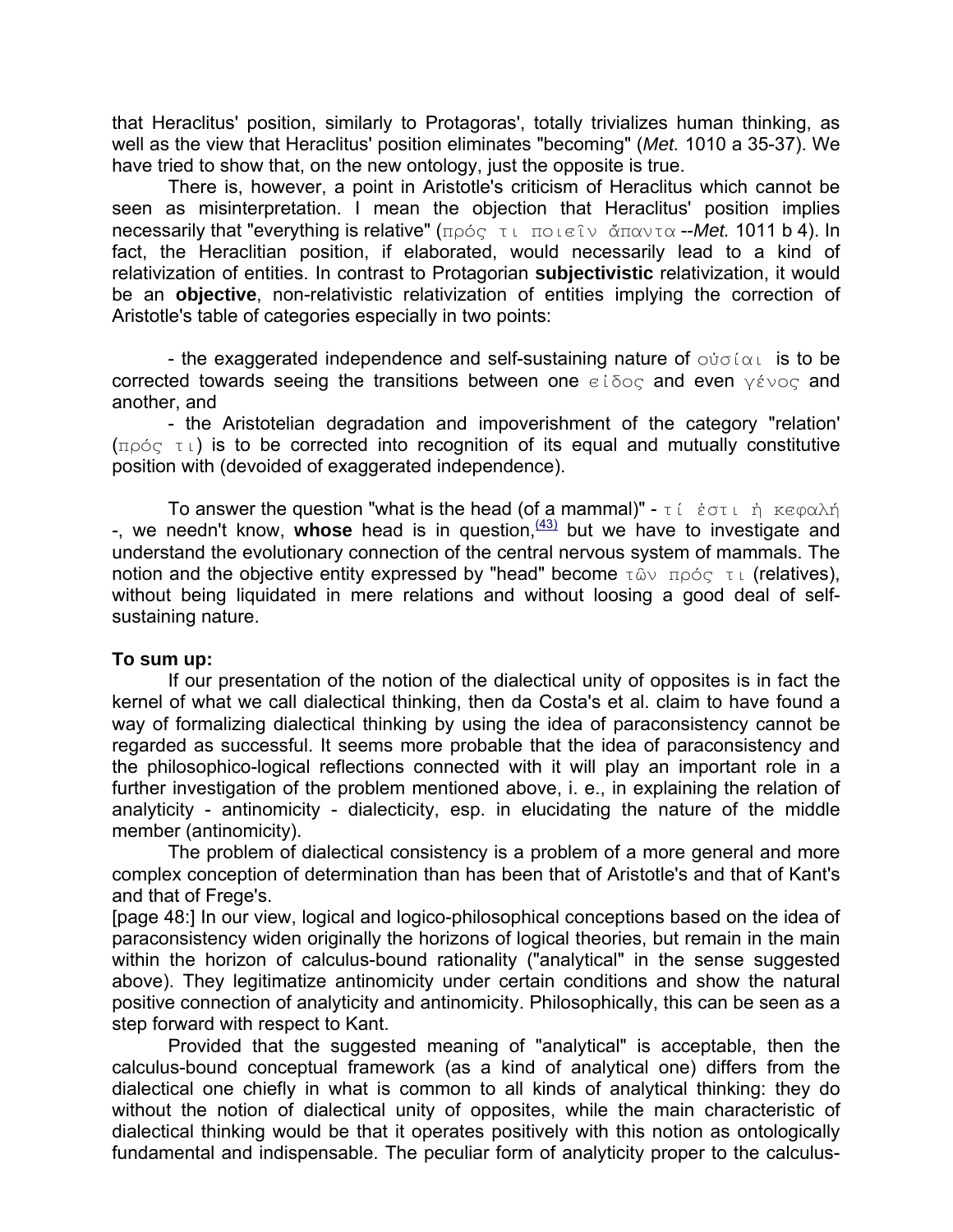bound conceptual framework is, first of all, implied in the stated definition of the main logical connectives as "∧","∼","∨","⊃", or, expressed in term of correlative class-logic, in the definition of the expressions "⊂" and "∈", as well as in the definition of the rule of detachment and rule of substitution (or equivalent rules). The set-theoretical ontology is accepted as an almost unreflected base. We had to go back to Frege, to his horror of historicity in logic and to his conviction that all rationality can be founded on mathematical logic, on the logic of mathematical entities, to discuss this question more fully. This is not to deny the genius of Frege's theoretical initiatives which have been basic for our contemporary development in many areas of theory and practice.

 The other point if difference between the analytical (including the calculus-bound) and the dialectical conceptual framework seems to be that the first, if isolated from the second, is hardly able to offer a form of rationality which "will enable us to recover the vision of the whole towards which all authentic philosophy aims" (Quesada); while the second, in co-operation with the first, might be able. (It is probable that the religious answers will not prove, in the long run, satisfactory for autonomous people.)

 It seems to us that the philosophy of secular dialectic can propose a concept of modern rationality which will enable us to restore and gradually elaborate in never ending self-criticism "the vision of the whole" as a co-evolutionary unity of mankind and Nature. To the basics of this modern rationality would belong the non-exclusive relation between analytical and dialectical thinking, their developmental unity.

 The desirable unifying can be conceived of in various ways. It follows from this paper that we are skeptical about the proposal to unify analytical and dialectical thinking through a kind of reduction of the latter to the first by applying the idea of paraconsistency. It would mean to reduce the whole to a part. What we propose is to conceive analytical thinking as a part of and a derivative from something more complex and more fundamental.

## [page 49:] **References**

Arruda A. I., Chuaqui R., da Costa N. C. A. (eds.) *1980 Mathematical Logic in Latin America*, North-Holland Publishing Company, Amsterdam, New York, Oxford.

Da Costa N. C. A., Wolf R. G. 1980 *Studies in Paraconsistent Logic I: The Dialectical Principle of the Unity of Opposites*, Philosophia, Phil. Quaterly of Israel, 9, 189-217

Havas K. 1989 *Logic and Dialectic. Essays in the Philosophy of Logic*, Institute of Philosophy, Hungarian Academy of Sciences, Budapest.

Priest G. 1987 In *Contradiction. A Study of the Transconsistent*, Martinus Nijhoff Publishers, Dordrecht, Boston, Lancaster.

Priest G., Routley R., Norman, J. (eds.) 1989 *Paraconsistent Logic. Essays on the Inconsistent*, Philosophia Verlag, Munchen, Hamden, Wien.

Quesada F.M. 1989 *Paraconsistent Logic: Some Philosophical Issues*, in: Priest et al. 1989, pp.627-651.

Zelený J. 1980 *The Logic of Marx*, Basil Blackwell, Oxford.

Zelený J. 1986 *Dialektik der Rationalität*, Akademie Verlag, Berlin.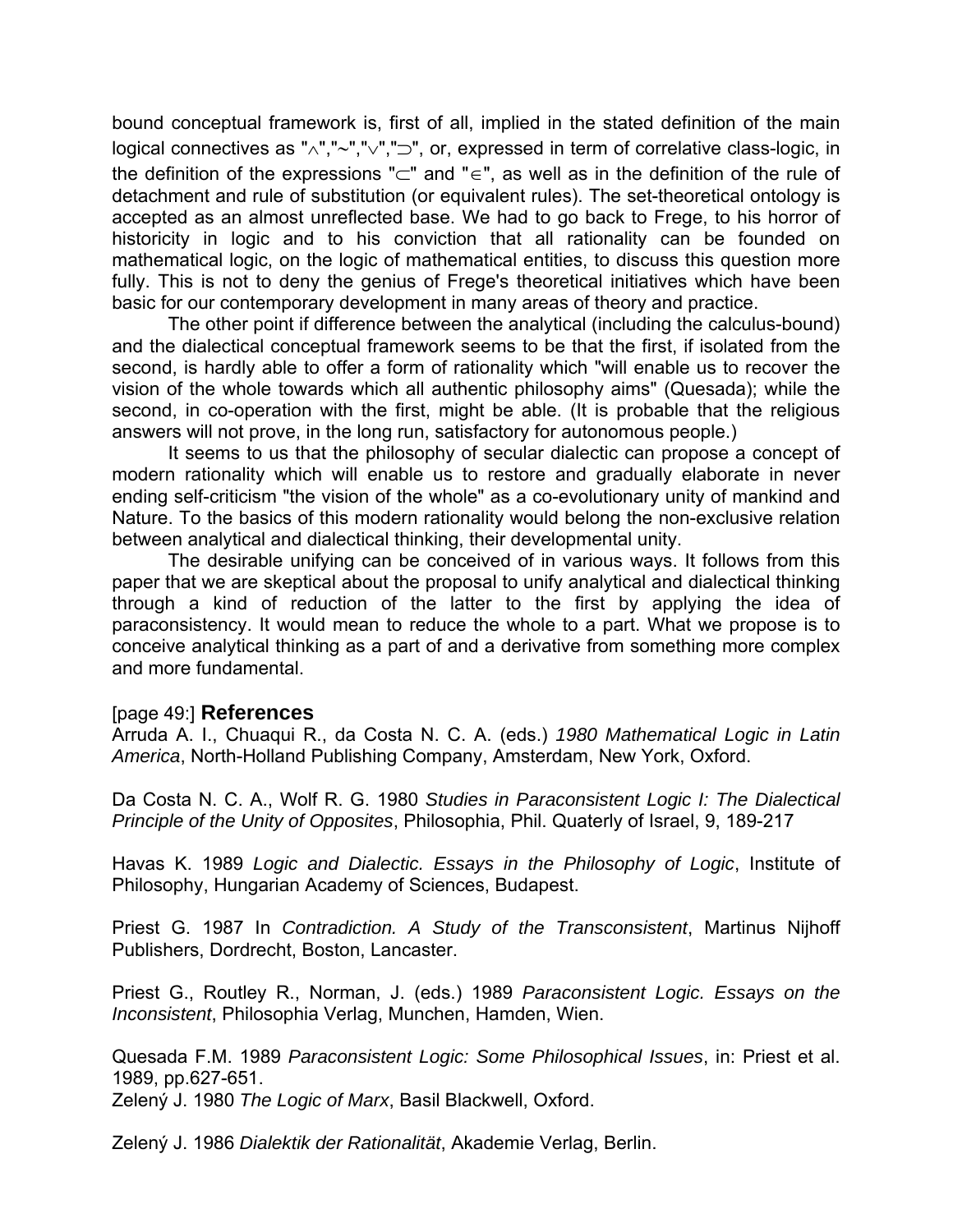[page 50:] **Notes:**

At the XIX World Congress of Philosophy in Moscow 1993 a round table was organized on "Aristotle's Theory of Contrariety and Modern Dialectic:Inconsistency, Paraconsistency, Dialectical Consistency". This is the basic paper offered for the discussion in which Katalin Havas, David Evans, Rychard Wojciski, Miro Quesada a. o. participated. In our view, da Costa's et al. claim to have found a way of formalizing dialectical thinking by using the idea of paraconsistency cannot be regarded as successful. A critical commentary on Aristotle's theory of contrariety (opposition) is used to explain positively our notions of the dialectical unity of opposites and dialectical consistency.

1. See Arruda A.I., *Aspects of the Historical Development of Paraconsistent Logic.* In:Priest et al.,1989.

2. Explained in Zelený 1986.

3. Defined by the following condition: for every *x*, *x*∈*r* if, and only if, *x*∉*r*.

4. *Notre Dame Journal of Formal Logic*, 15 (1974), 497-510.

5. In: *Philosophia. Philosophical Quarterly of Israel*, 9 (1980), 190-191.

6. *Ibid*. p. 191.

7. *Ibid*.

8. McGill W. J., Parry W. T.: The Unity of Opposites: a Dialectical Principle. In: **Science and Society**, 12 (1948), 418-444

9. Da Costa, Wolf 1980. p. 215

10. *Ibid*. p. 199.

11. Katalin Havas was right in stressing this point in: *Logic and Dialectic*, Budapest 1989.

12. Priest 1987, p. 4.

13. *Ibid*. p. 257.

14. Priest et al. 1989, p. 5.

15. *Ibid*. p. 141: "The idea of paraconsistency is as simple as it is radical. The fundamental classical postulate that truth and falsehood are mutually exclusive is rejected and replaced by the idea that there may be sentences of a language such that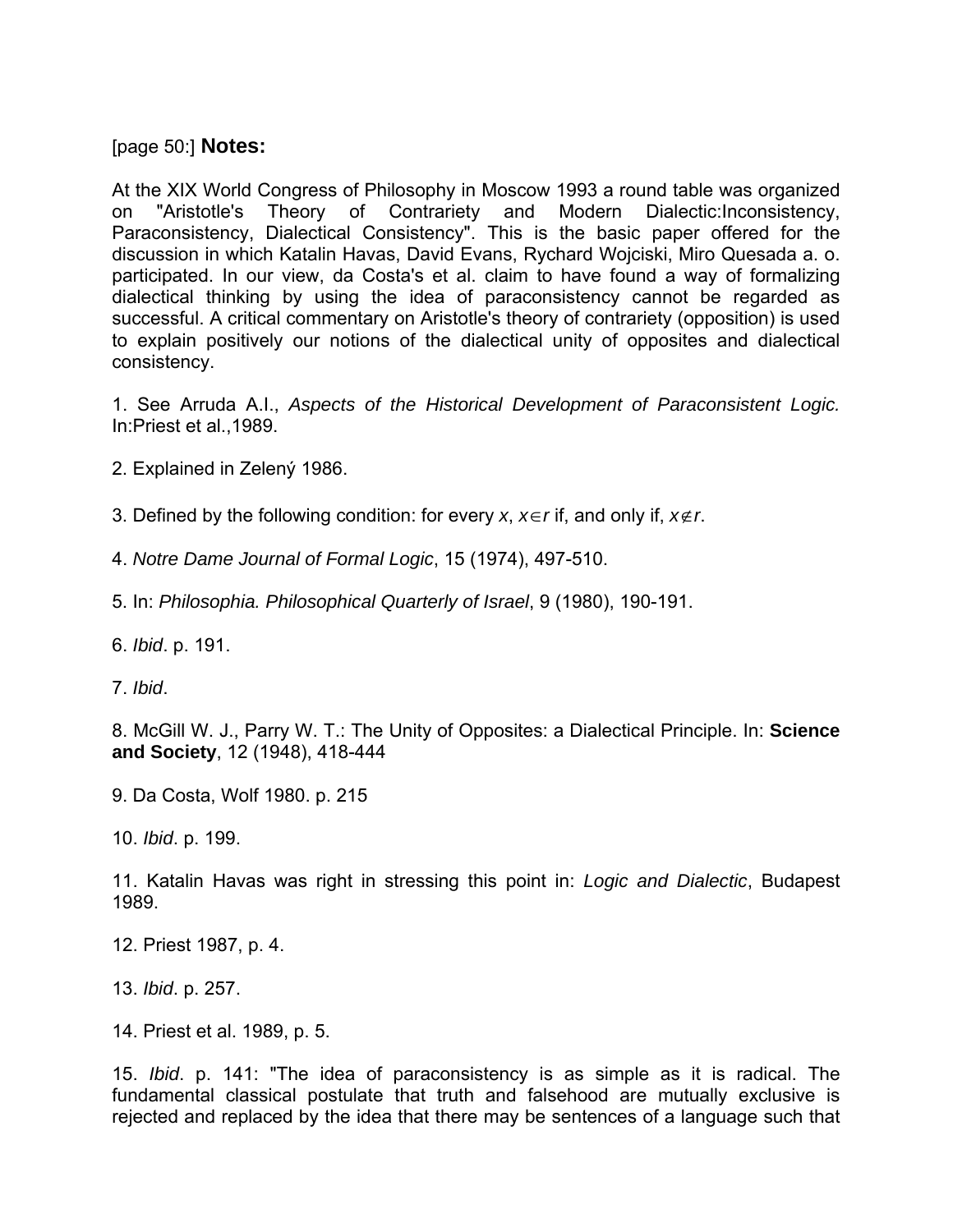both they and their negations are true. ...We suppose that some atomic sentences are true (and true only), some false (and false only) and some paradoxical (i.e. both)"

16. Priest 1987, p. 4.

17. *Ibid*. p. 59.

18. *Ibid*. p. 6.

19. *Ibid*.

20. *Ibid*. p. 95.

21. *Ibid*. p. 97.

22. *Ibid*. p. 96: "For classical logic is just the special case where no parameter (and hence no formula) takes the dialetheic value 0,1. All that is wrong with classical semantics for the extensional connectives (and classical logic recognizes no others) is that it 'forgets' this particular case."

23. When Wittgenstein in 1956 noted that in the future people would get free from restrictive postulate of "consistency" it was just the consistency defined on the calculi that he had in mind, as the context of his note suggests.

24. Quesada 1989, pp. 627-652.

25. *Ibid*. p. 644.

26. *Ibid*. p. 646.

27. *Ibid*. p. 645.

28. *Ibid*. p. 644.

29. *Ibid*. p. 643.

30. *Ibid*.

31. As a rule, the English translation of *Metaphysics* by H. G. Apostle (Indiana University Press, Bloomington and London 1966) is quoted.

32. Cf. also *Met.* 1005 a 3-5.

33. *Met*. 1075 a32: ήμίν δὲ λύεται τοῦτο εὐλόγως τῷ τρίτον τι εἶναι

34. See Anton, J. P.: 1957, *Aristotle's Theory of Contrariety*, Routledge and Kegan Paul, London. Also Guariglia, O. N.: 1978, *Quellenkritische und logische*